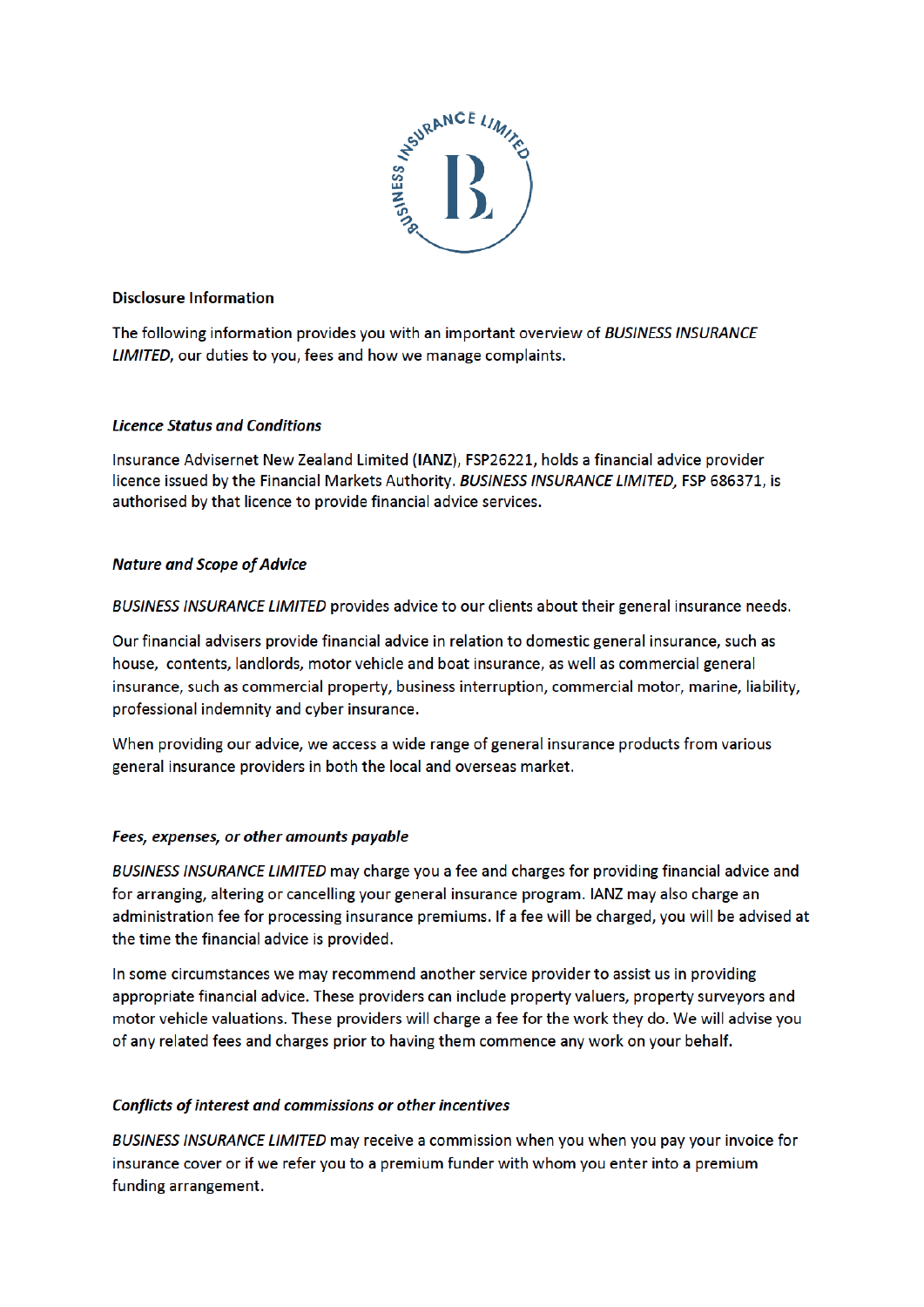*BUSINESS INSURANCE LIMITED* may pay your financial adviser a salary, plus bonuses and other incentives. *BUSINESS INSURANCE LIMITED* and your financial adviser may receive indirect benefits from insurers and premium funders such as business lunches, tickets to sporting and/or cultural events or corporate promotional merchandise.

We recognise that the above commissions and incentives may create conflicts of interests for *BUSINESS INSURANCE LIMITED* and your financial adviser. To manage these conflicts, we follow an advice process that ensures our recommendations are made based on your financial goals and circumstances. Insurance Advisernet undertakes compliance audits of your financial adviser, who undergoes specialised training in this area. Insurance Advisernet also annually audits our conflicts of interest compliance framework.

We may, however, choose to rebate all or some commissions and charge you a fee based on the nature of the service we provide.

#### *Complaints & Disputes Process*

If you are not fully satisfied with our services, please contact your financial adviser *BUSINESS INSURANCE LIMITED*, who will try to resolve your complaint to your satisfaction.

If a satisfactory resolution is not able to be achieved, your financial adviser or *BUSINESS INSURANCE LIMITED* will refer your complaint to IANZ. IANZ 's complaints officer will formally acknowledge your complaint in writing and will endeavour to resolve your complaint fairly and within a timely manner.

If you are unable to resolve your complaint with IANZ, you may refer it to Financial Services Complaints Limited (**FSCL**), of which IANZ and *BUSINESS INSURANCE LIMITED are* members. FSCL is an approved independent dispute resolution scheme which handles complaints against financial service providers, including insurance brokers. FSCL is free to consumers and its decisions are binding on us (but not on you). Further information about FSCL is available from IANZ and/or from www.fscl.org.nz . You may contact FSCL directly on 0800 347 257.

Please click [here](https://insuranceadvisernet.co.nz/compliments-and-complaints) for more details on IANZ's complaints handling process.

#### *Duties*

We believe in delivering the most appropriate advice, built upon our four core business pillars, Trust, Advice, Choice and Value.

We are bound by duties under the Financial Markets Conduct Act 2013 (Act),

We are required to:

- Meet certain standards of competence, knowledge and skill, as set by the Code of Professional Conduct for Financial Advice Services (Code of Conduct). These have been designed to ensure that we have the relevant expertise to provide you with advice.
- Take reasonable steps to ensure that you understand the nature and scope of the advice we give you and let you know if there are any limitations on the advice we provide. This will help you ensure that the advice provided meets your goals and objectives.